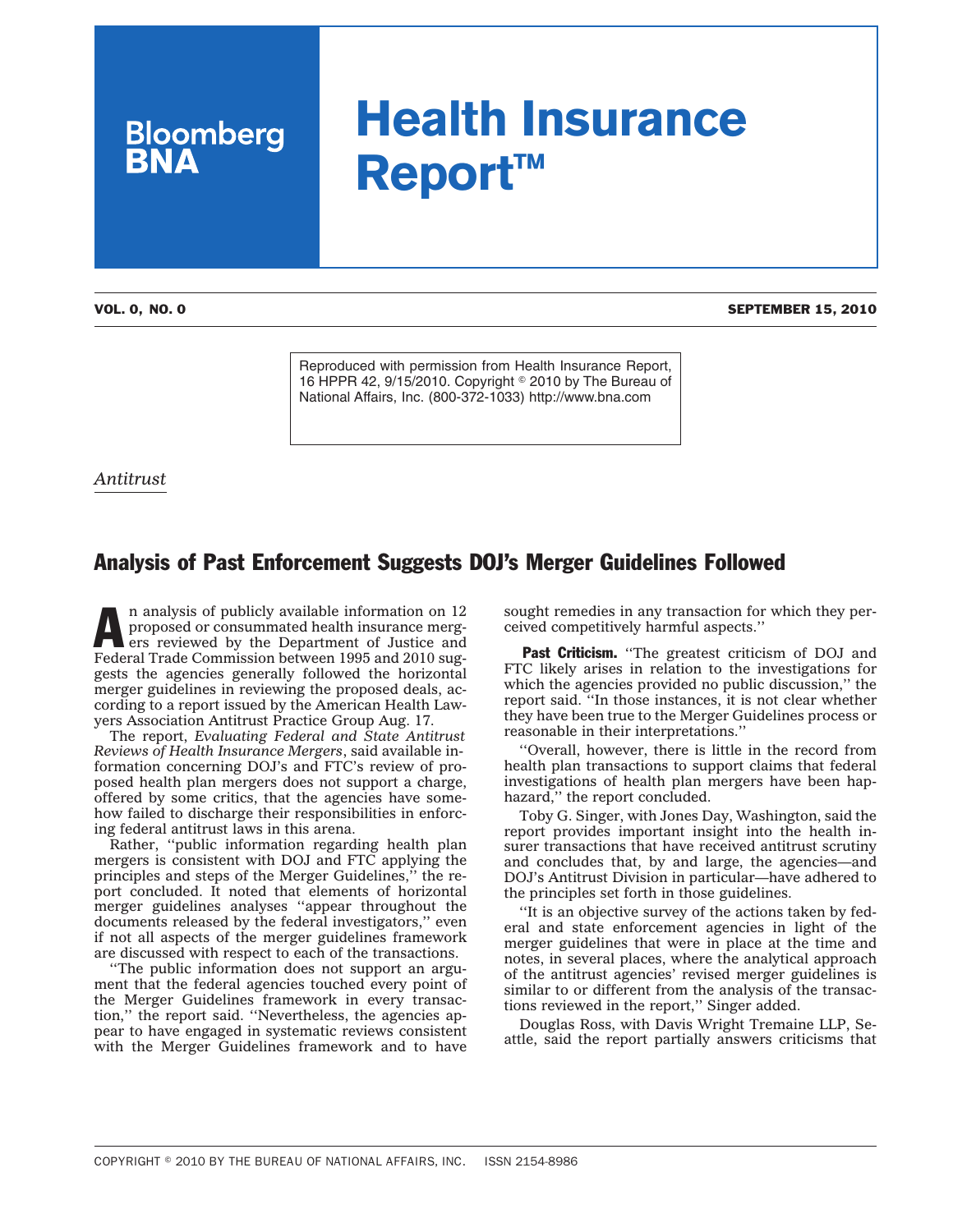DOJ has not enforced the antitrust laws aggressively enough with respect to health plan mergers.

### The report "confirms that when the agencies did

### act they did so in a manner consistent with

#### established antitrust principles.''

DOUGLAS ROSS, DAVIS WRIGHT TREMAINE LLP, SEATTLE

''While the report focuses on actions the agencies took, and so necessarily doesn't shed light on whether there were occasions where the agencies should have acted but failed to do so, the report nonetheless confirms that when the agencies did act they did so in a manner consistent with established antitrust principles,'' Ross said.

The report looked not only at whether DOJ has followed the 1992 horizontal merger guidelines applicable to health insurer mergers, but also assessed how DOJ's antitrust enforcement policy evolved over the 15-year period and how it differed across transactions. The report set out the factual background on each of the 12 transactions and reviewed the basic merger guidelines framework, acknowledging that a new set of revised guidelines were issued Aug. 19.

**Twelve Transactions Reviewed.** The report specifically reviewed 12 separate transactions that garnered the attention of federal regulators and, in most cases, state antitrust enforcement officials as well. They all occurred between 1995 and 2010, beginning with the Harvard Community Health Plan Inc. and Pilgrim Health Care Inc. merger consummated in 1995 and concluding with the Blue Care Network of Michigan and Physicians Health Plan of Mid-Michigan merger, announced in September 2009 and abandoned in the face of federal and state enforcement pressure in March.

The 10 other transactions reviewed in the report include the merger of:

■ United Healthcare Corp. and MetraHealth Co., investigated by DOJ and Missouri regulators, and completed in 1995 subject to compliance with a divestiture order;

■ Aetna and Prudential Healthcare, announced in 1998 and consummated in 1999 after DOJ and the Texas attorney general investigated, issued a complaint, and resolved the matter in a final judgment that called for certain divestitures;

■ Yellowstone Community Health Plan and Blue Cross Blue Shield of Montana, proposed and consummated in 1999 after FTC and the state investigated and the state imposed provider contracting restrictions;

■ Anthem Inc. and WellPoint Health Networks Inc., proposed in 2003, investigated by DOJ and regulators in both California and Georgia, and approved in 2004 after the companies agreed to make payments to fund state health initiatives;

■ United Healthcare Corp. and Oxford Health Plans, proposed and consummated in 2004 after DOJ investigated and declined to file a complaint;

■ UnitedHealth Group Inc. and PacifiCare Health Systems Inc., proposed and consummated in 2005 following investigation by DOJ and the filing of a complaint and final judgment;

Group Health Inc. and Health Insurance Plan of Greater New York, cleared by DOJ and New York regulators in 2005 but challenged in litigation brought by New York City that was dismissed in May;

■ Highmark Inc. and Independence Blue Cross, proposed in 2007, reviewed twice and cleared twice by DOJ, and ultimately abandoned in 2009 in face of objections by Pennsylvania regulators;

■ UnitedHealth Group Inc. and Sierra Health Services Inc., investigated and consummated in 2008 under a final judgment resolving concerns of DOJ and Nevada regulators; and

■ UnitedHealth Group Inc. and Health Net, investigated by DOJ and allowed to proceed in 2009.

One section of the report discusses the actions of the federal antitrust agencies in the nine transactions for which information about their analyses has been released publicly—in court filings, competitive impact statements, closing agreements, press releases, and even speeches by agency officials—while a separate section examines how state authorities have evaluated health plan mergers, both in comparison to the federal agencies and among each other.

The transactions discussed in this last section include three mergers with joint or parallel action by federal and state regulators, two in which DOJ deferred to states' actions, three that involved state actions after DOJ's clearance, and one involving litigation by New York City after both federal and state regulators had cleared the transaction.

**Analysis.** The report looked at each transaction and the available information on regulatory review, both at the federal and state level, to assess each review in light of merger guidelines requirements and with an eye to exploring the regulators' assessments of the unique sets of product markets, threats to competition, and other relevant considerations involved with respect to each.

The report looked at how regulators assessed market power in each case with respect to its effect on competition among sellers—employers and other purchasers of health insurance products—as well as among buyers—here, physicians, hospitals, and other providers. It reviewed available information in each case concerning the nature of the likely competitive harms perceived by regulators with respect to each transaction and the remedies, if any, chosen to address their regulatory concerns.

In looking at anti-competitive effects, the report focused primarily on unilateral effects—those postmerger effects stemming from the actions of the merged entity alone—rather than coordinated effects that, according to the report, are less likely to occur where the market involves heterogeneous health insurance products.

The report also looked at whether low barriers to market entry by new competitors, or efficiencies stemming from a merger that might benefit consumers, played any role in the agencies' review of specific transactions. While they may have played a role in mergers that the agencies did not challenge, ''as a practical mat